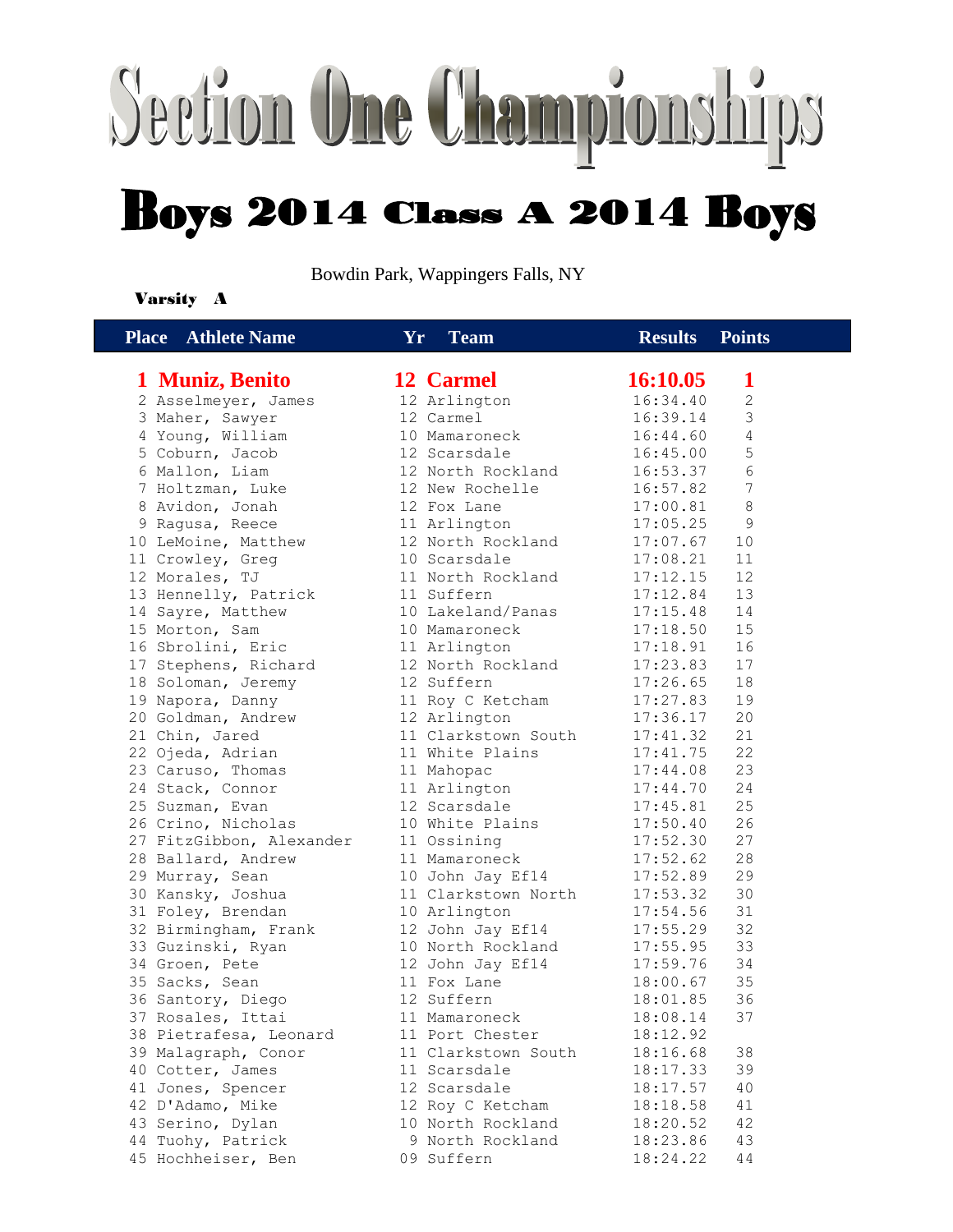| 46 McCloskey, Kyle      | 12 John Jay Ef14             | 18:25.52 | 45  |
|-------------------------|------------------------------|----------|-----|
| 47 Katz, Daniel         | 12 Horace Greeley            | 18:26.24 | 46  |
| 48 Burrill, Chris       | 12 Clarkstown South          | 18:27.59 | 47  |
| 49 Gogi, Jaskaran       | 12 Roy C Ketcham             | 18:31.04 | 48  |
| 50 Cadden, Liam         | 09 Mamaroneck                | 18:32.40 | 49  |
| 51 Kantor, Jack         | 09 Clarkstown South          | 18:34.13 | 50  |
| 52 Labbe, Austin        | 11 Clarkstown South          | 18:34.63 | 51  |
| 53 Coleman, Benjamin    | 10 Fox Lane                  | 18:35.09 | 52  |
| 54 Demarco, Guy         | 10 Lakeland/Panas            | 18:37.48 | 53  |
| 55 Jackson, Justin      | 10 John Jay Ef14             | 18:41.35 | 54  |
| 56 Paskowitz, Lyle      |                              |          | 55  |
|                         | 11 Horace Greeley            | 18:42.89 |     |
| 57 Giardina, Jeremy     | 09 Suffern                   | 18:44.12 | 56  |
| 58 Nameth, Kyle         | 12 John Jay Ef14             | 18:45.03 | 57  |
| 59 Feldman, Jonathan    | 12 Lakeland/Panas            | 18:47.75 | 58  |
| 60 Dowd, James          | 12 Suffern                   | 18:49.33 | 59  |
| 61 Morretta, Austin     | 11 Fox Lane                  | 18:50.51 | 60  |
| 62 Cintron, Richard     | 10 Roy C Ketcham             | 18:50.81 | 61  |
| 63 Castronuovo, Vincent | 09 Carmel                    | 18:51.51 | 62  |
| 64 Bae, William         | 11 Fox Lane                  | 18:52.62 | 63  |
| 65 Biederman, Konrad    | 10 Lakeland/Panas            | 18:55.05 | 64  |
| 66 Vignali, Ryan        | 11 Clarkstown North          | 18:55.92 | 65  |
| 67 Palermo, Rocco       | 11 Scarsdale                 | 19:01.27 | 66  |
| 68 Bohrman, Jack        | 09 Carmel                    | 19:02.49 | 67  |
| 69 McElheny, Grant      | 10 Horace Greeley            | 19:04.10 | 68  |
| 70 Hennelly, Michael    | 09 Suffern                   | 19:06.28 | 69  |
| 71 Ramaswamy, Akshay    | 12 Lakeland/Panas            | 19:08.73 | 70  |
| 72 Vadal, Ocsar         | 10 Clarkstown North          | 19:10.09 | 71  |
| 73 Shiland, Griffin     | 10 Lakeland/Panas            | 19:10.78 | 72  |
| 74 Blancato, Brian      | 12 New Rochelle              | 19:12.25 | 73  |
| 75 Chamak, Ross         | 11 Clarkstown South          | 19:16.59 | 74  |
| 76 Du, Jeffrey          | 10 Roy C Ketcham             | 19:17.00 | 75  |
| 77 Byrnes, Colin        | 10 Clarkstown South          | 19:18.38 | 76  |
| 78 Hiebert, Michael     | 10 Horace Greeley            | 19:20.09 | 77  |
| 79 Duffy, John          | 12 Mahopac                   | 19:20.80 | 78  |
|                         |                              | 19:21.48 | 79  |
| 80 Narod, Kyle          | 11 Roy C Ketcham             | 19:22.35 | 80  |
| 81 Texidor, Jon         | 11 Ossining                  |          |     |
| 82 Kershaw, Narenzo     | 12 New Rochelle              | 19:23.30 | 81  |
| 83 Castello, Ricardo    | 12 New Rochelle              | 19:25.75 | 82  |
| 84 Betts, Jimmy         | 11 Clarkstown North          | 19:30.71 | 83  |
| 85 Williams, Turner     | 12 Horace Greeley            | 19:31.09 | 84  |
| 86 Paternoster, Marco   | 12 Scarsdale                 | 19:32.22 | 85  |
| 87 Baum, Benjamin       | 11 Fox Lane                  | 19:33.94 | 86  |
| 88 Kovacs, Connor       | 11 Mamaroneck                | 19:35.17 | 87  |
| 89 Murphy, Liam         | 10 Carmel                    | 19:35.78 | 88  |
| 90 Cohen, Jeff          | 12 Mahopac                   | 19:37.95 | 89  |
| 91 Lavin, Mike          | 12 Mahopac                   | 19:38.58 | 90  |
| 92 Jendzejec, Ryan      | 10 Horace Greeley            | 19:40.39 | 91  |
| 93 Herbstman, Michael   | 12 Clarkstown North          | 19:41.26 | 92  |
| 94 Lovitch, Robwert     | 12 White Plains              | 19:46.51 | 93  |
| 95 Rudge, Kieren        | 12 Mamaroneck                | 19:46.98 | 94  |
| 96 Stern, Raymond       | 10 White Plains              | 19:48.18 | 95  |
| 97 Alcantara, Alexander | 11 Ossining                  | 19:51.88 | 96  |
| 98 Lin, Frank           | 12 Horace Greeley            | 19:52.32 | 97  |
| 99 Cortesi, Charles     | 11 Roy C Ketcham             | 19:57.60 | 98  |
| 100 Nolan, Andrew       | 12 New Rochelle              | 19:58.37 | 99  |
| 101 Guglielmo, Nikita   | 10 White Plains              | 19:59.44 | 100 |
| 102 Daly, Aiden         | 11 Clarkstown North          | 20:00.72 | 101 |
| 103 Betancourt, Angel   | 12 New Rochelle              | 20:03.41 | 102 |
| 104 Diaz, Daniel        | 12 Clarkstown North 20:04.30 |          | 103 |
| 105 Kenney, Alex        | 10 White Plains              | 20:10.87 | 104 |
| 106 McMath, Tyler       | 11 Carmel                    | 20:13.12 | 105 |
| 107 Aiello, Jacob       | 08 Carmel                    | 20:14.84 | 106 |
| 108 Garrison, Matthew   | 11 White Plains              | 20:15.68 | 107 |
| 109 Legare, Mike        | 12 John Jay Ef14             | 20:16.99 | 108 |
|                         |                              |          |     |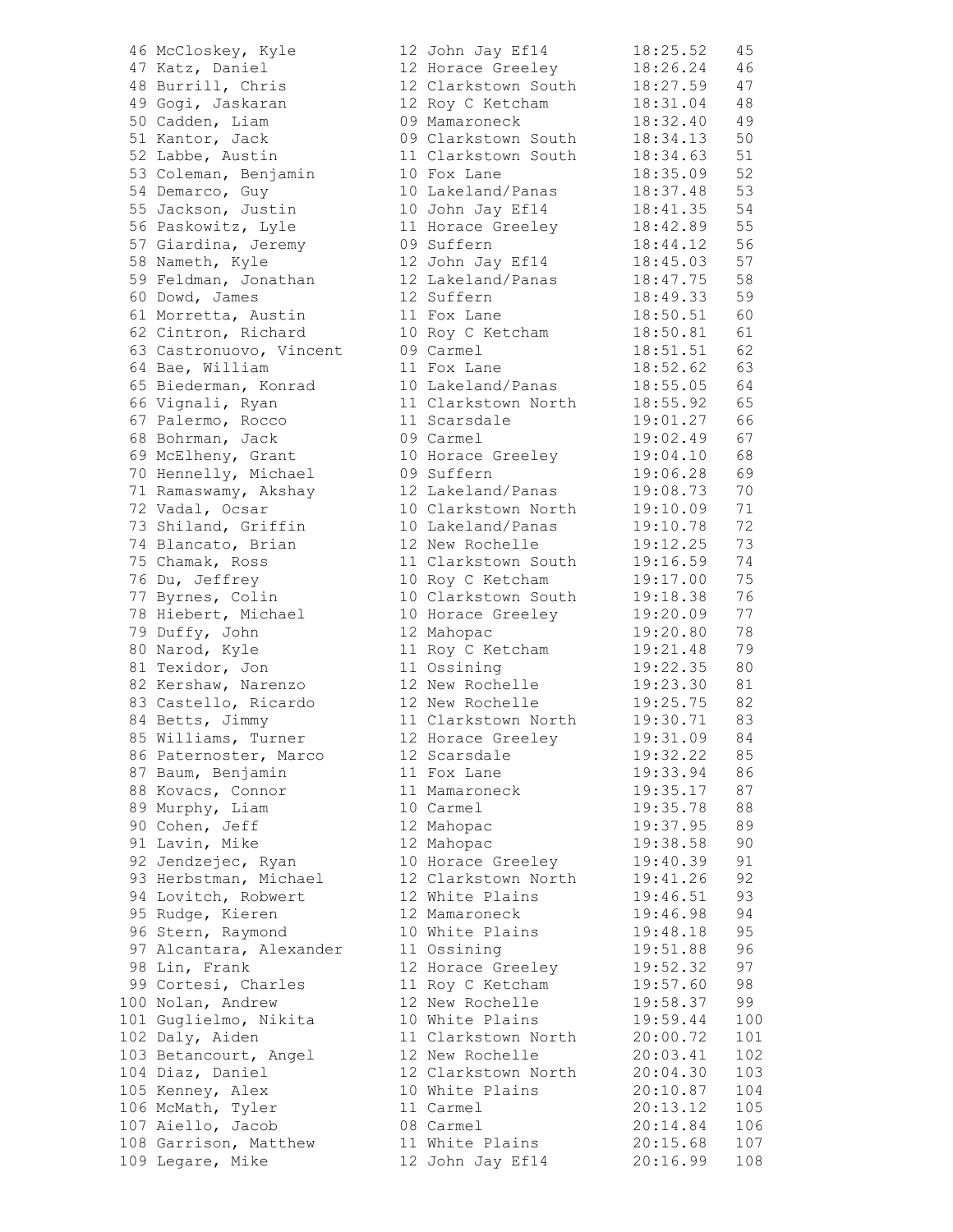| 110 Silbert, Zachary | 11 Ossining       | 20:24.74 | 109 |
|----------------------|-------------------|----------|-----|
| 111 Maloney, Ryan    | 12 Mahopac        | 20:55.34 | 110 |
| 112 Kaylor, Jacob    | 09 Mahopac        | 21:07.69 | 111 |
| 113 Shah, Veeral     | 12 Lakeland/Panas | 21:22.77 | 112 |
| 114 Burns, John      | 12 New Rochelle   | 21:42.93 | 113 |
| 115 Khan, Yasir      | 11 Ossining       | 21:52.96 | 114 |
| 116 Tanai, YooShin   | 10 Ossining       | 22:12.97 | 115 |
| 117 Jacome, Stuart   | 11 Ossining       | 22:50.67 | 116 |

### Team Scores

| <b>Place</b>            | School                        | <b>Total</b> | 1              | $\boldsymbol{2}$ | 3              | $\boldsymbol{4}$ | $\mathbf{5}$ | 6      | -7      |
|-------------------------|-------------------------------|--------------|----------------|------------------|----------------|------------------|--------------|--------|---------|
| $\mathbf{1}$            | <b>Arlington</b>              | 71           | 2              | 9                |                | 16 20 24         |              | 31     |         |
|                         | Total Time: 1:26:19.43        |              |                |                  |                |                  |              |        |         |
|                         | Average: 17:15.89             |              |                |                  |                |                  |              |        |         |
| $\overline{2}$          | <b>North Rockland</b>         | 78           |                |                  | 6 10 12 17 33  |                  |              | 42     | 43      |
|                         | Total Time: 1:26:32.97        |              |                |                  |                |                  |              |        |         |
|                         | Average: 17:18.60             |              |                |                  |                |                  |              |        |         |
| 3                       | <b>Scarsdale</b>              | <b>120</b>   | 5 <sup>5</sup> |                  | 11 25 39 40    |                  |              | 66     | 85      |
|                         | Total Time: 1:28:13.92        |              |                |                  |                |                  |              |        |         |
|                         | Average: 17:38.79             |              |                |                  |                |                  |              |        |         |
| $\overline{\mathbf{4}}$ | <b>Mamaroneck</b>             | 133          |                |                  | 4 15 28 37 49  |                  |              | 87     | 94      |
|                         | Total Time: 1:28:36.26        |              |                |                  |                |                  |              |        |         |
|                         | Average: 17:43.26             |              |                |                  |                |                  |              |        |         |
| 5                       | <b>Suffern</b>                | 167          |                |                  | 13 18 36 44 56 |                  |              | 59     | 69      |
|                         | Total Time: 1:29:49.68        |              |                |                  |                |                  |              |        |         |
|                         | Average: 17:57.94             |              |                |                  |                |                  |              |        |         |
| 6                       | <b>John Jay East Fishkill</b> | 194          | 29             |                  | 32 34 45 54    |                  |              | 57 108 |         |
|                         | Total Time: 1:30:54.81        |              |                |                  |                |                  |              |        |         |
|                         | Average: 18:10.97             |              |                |                  |                |                  |              |        |         |
| 7                       | <b>Clarkstown South</b>       | 207          | 21             |                  | 38 47 50 51    |                  |              | 74 76  |         |
|                         | Total Time: 1:31:34.35        |              |                |                  |                |                  |              |        |         |
|                         | Average: 18:18.87             |              |                |                  |                |                  |              |        |         |
| 8                       | <b>Fox Lane</b>               | 218          | 8              |                  | 35 52 60 63    |                  |              | 86     |         |
|                         | Total Time: 1:31:19.70        |              |                |                  |                |                  |              |        |         |
|                         | Average: 18:15.94             |              |                |                  |                |                  |              |        |         |
| 9                       | <b>Carmel</b>                 | 221          | $\mathbf{1}$   | 3 <sup>7</sup>   | 62             | 67 88            |              |        | 105 106 |
|                         | Total Time: 1:30:18.97        |              |                |                  |                |                  |              |        |         |
|                         | Average: 18:03.80             |              |                |                  |                |                  |              |        |         |
| 10                      | <b>Roy C Ketcham</b>          | 244          | 19             |                  | 41 48 61 75    |                  |              | 79     | 98      |
|                         | Total Time: 1:32:25.26        |              |                |                  |                |                  |              |        |         |
|                         | Average: 18:29.06             |              |                |                  |                |                  |              |        |         |
| 11                      | <b>Lakeland/Panas</b>         | 259          | 14             |                  | 53 58          |                  | 64 70        | 72     | 112     |
|                         | Total Time: 1:32:44.49        |              |                |                  |                |                  |              |        |         |
|                         | Average: 18:32.90             |              |                |                  |                |                  |              |        |         |
| 12                      | <b>Horace Greeley</b>         | 330          | 46             |                  | 55 68          |                  | 77 84        | 91     | 97      |
|                         | Total Time: 1:35:04.41        |              |                |                  |                |                  |              |        |         |
|                         | Average: 19:00.89             |              |                |                  |                |                  |              |        |         |
| 13                      | <b>White Plains</b>           | 336          | 22             |                  | 26 93          |                  | 95 100       |        | 104 107 |
|                         | Total Time: 1:35:06.28        |              |                |                  |                |                  |              |        |         |
|                         | Average: 19:01.26             |              |                |                  |                |                  |              |        |         |
| 14                      | <b>Clarkstown North</b>       | 341          |                |                  | 30 65 71 83    |                  | 92           |        | 101 103 |
|                         | Total Time: 1:35:11.30        |              |                |                  |                |                  |              |        |         |
|                         | Average: 19:02.26             |              |                |                  |                |                  |              |        |         |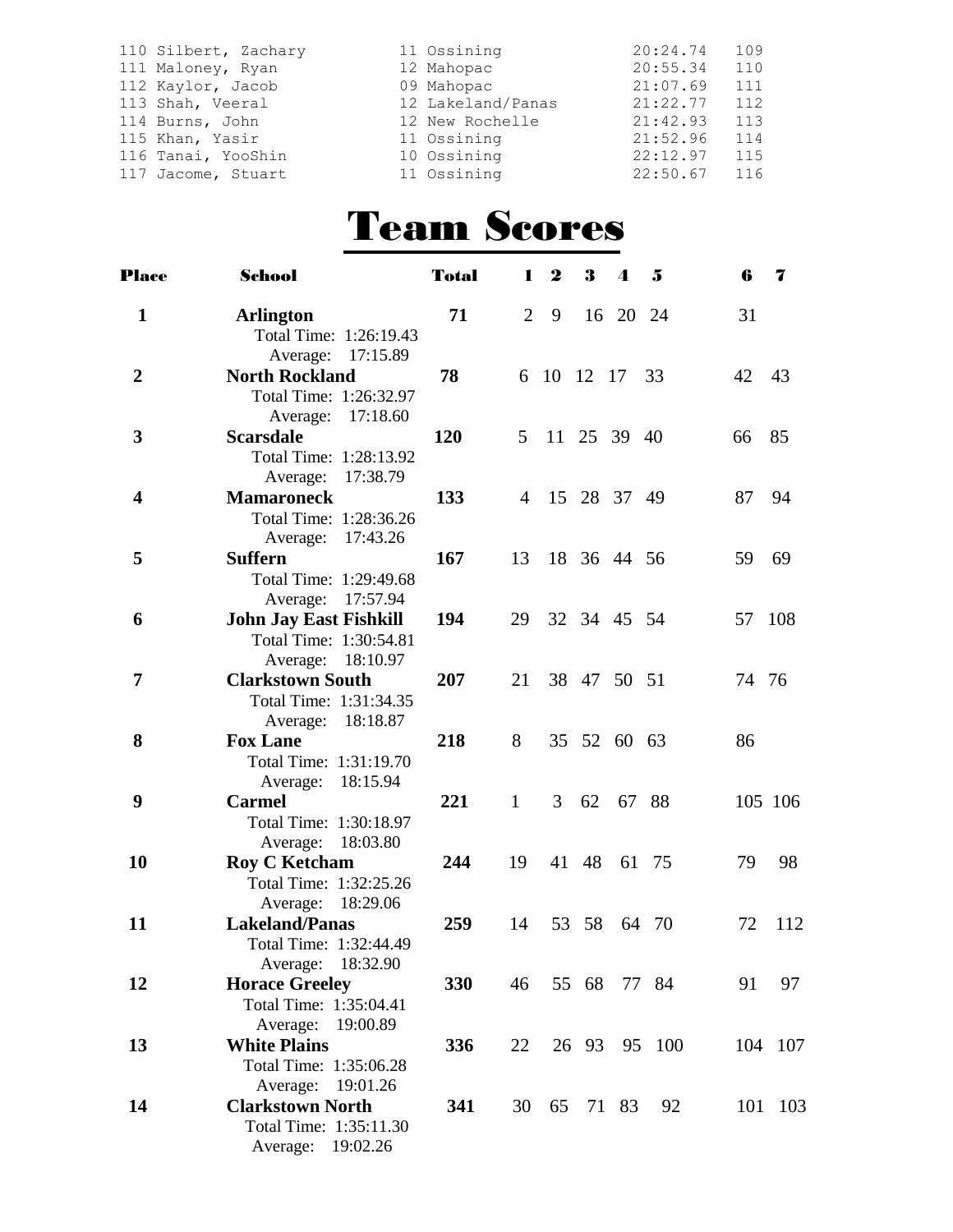| 15 | <b>New Rochelle</b><br>Total Time: 1:34:57.49                  | 342        |    |  | 7 73 81 82 99   |  | 102  | -113    |
|----|----------------------------------------------------------------|------------|----|--|-----------------|--|------|---------|
| 16 | Average: 18:59.50<br><b>Mahopac</b>                            | <b>390</b> |    |  | 23 78 89 90 110 |  | -111 |         |
| 17 | Total Time: 1:37:16.75<br>Average: 19:27.35<br><b>Ossining</b> | 426        | 27 |  | 80 96 109 114   |  |      | 115 116 |
|    | Total Time: 1:39:24.23<br>Average: 19:52.85                    |            |    |  |                 |  |      |         |

# Section One Championships Girls 2014 Class A 2014 Girls

Bowdin Park, Wappingers Falls, NY

#### Varsity A

| <b>Place</b> Athlete Name | <b>Team</b><br>Yr | <b>Results</b><br><b>Points</b> |
|---------------------------|-------------------|---------------------------------|
| 1 Burda, Bella            | 12 Arlington      | 17:59.79<br>1                   |
| 2 Flynn, Anna             | 11 Ursuline       | 18:41.31<br>$\mathbf{2}$        |
| 3 Ludwikowski, Rachel     | 10 Suffern        | 3<br>19:10.14                   |
| 4 Hennelly, Mary          | 07 Suffern        | 4<br>19:10.39                   |
| 5 Zendell, Kate           | 12 Suffern        | 5<br>19:13.01                   |
| 6 Harris, Alex            | 10 North Rockland | 6<br>19:21.68                   |
| 7 Martinez, Vicky         | 11 Fox Lane       | 19:29.65<br>7                   |
| 8 Chapey, Lauren          | 11 Mamaroneck     | 8<br>19:36.58                   |
| 9 Bugara, Grace           | 10 Lakeland/Panas | 9<br>19:46.91                   |
| 10 Breton, Anna           | 12 Suffern        | 20:01.42<br>10                  |
| 11 LaTuso, Meghan         | 11 Arlington      | 20:13.59<br>11                  |
| 12 Nagual, Sunjum         | 11 Lakeland/Panas | 20:16.42<br>12                  |
| 13 Breton, Elina          | 12 Suffern        | 13<br>20:21.33                  |
| 14 Sessions, Jade         | 09 Carmel         | 20:24.04<br>14                  |
| 15 Loughlin, Riley        | 10 Arlington      | 20:24.52<br>15                  |
| 16 Pressman, Jenna        | 9 Lakeland/Panas  | 20:35.68<br>16                  |
| 17 Tantillo, Claire       | 11 North Rockland | 20:38.60<br>17                  |
| 18 Donahue, Nora          | 12 Ursuline       | 20:42.51<br>18                  |
| 19 DeVore, Katie          | 11 Mamaroneck     | 19<br>20:44.20                  |
| 20 Prater-Lee, Christiana | 12 Arlington      | 20<br>20:47.91                  |
| 21 McKinney, Maeve        | 12 New Rochelle   | 21<br>20:49.63                  |
| 22 Mirchin, Samantha      | 11 Mahopac        | 22<br>20:50.95                  |
| 23 McNerney, Clare        | 12 Carmel         | 23<br>20:56.84                  |
| 24 Schwartz, Kerry        | 12 Fox Lane       | 24<br>20:58.20                  |
| 25 Fastiggi, Amanda       | 12 Arlington      | 25<br>20:58.99                  |
| 26 Garrett, Maddy         | 09 Arlington      | 26<br>21:01.11                  |
| 27 McCarthy, Maggie       | 10 Lakeland/Panas | 27<br>21:04.37                  |
| 28 Mosca, Sam             | 11 John Jay Ef14  | 28<br>21:04.97                  |
| 29 Castronouvo, Angela    | 09 Carmel         | 21:09.88<br>29                  |
| 30 Becker, Jackie         | 10 Suffern        | 30<br>21:11.04                  |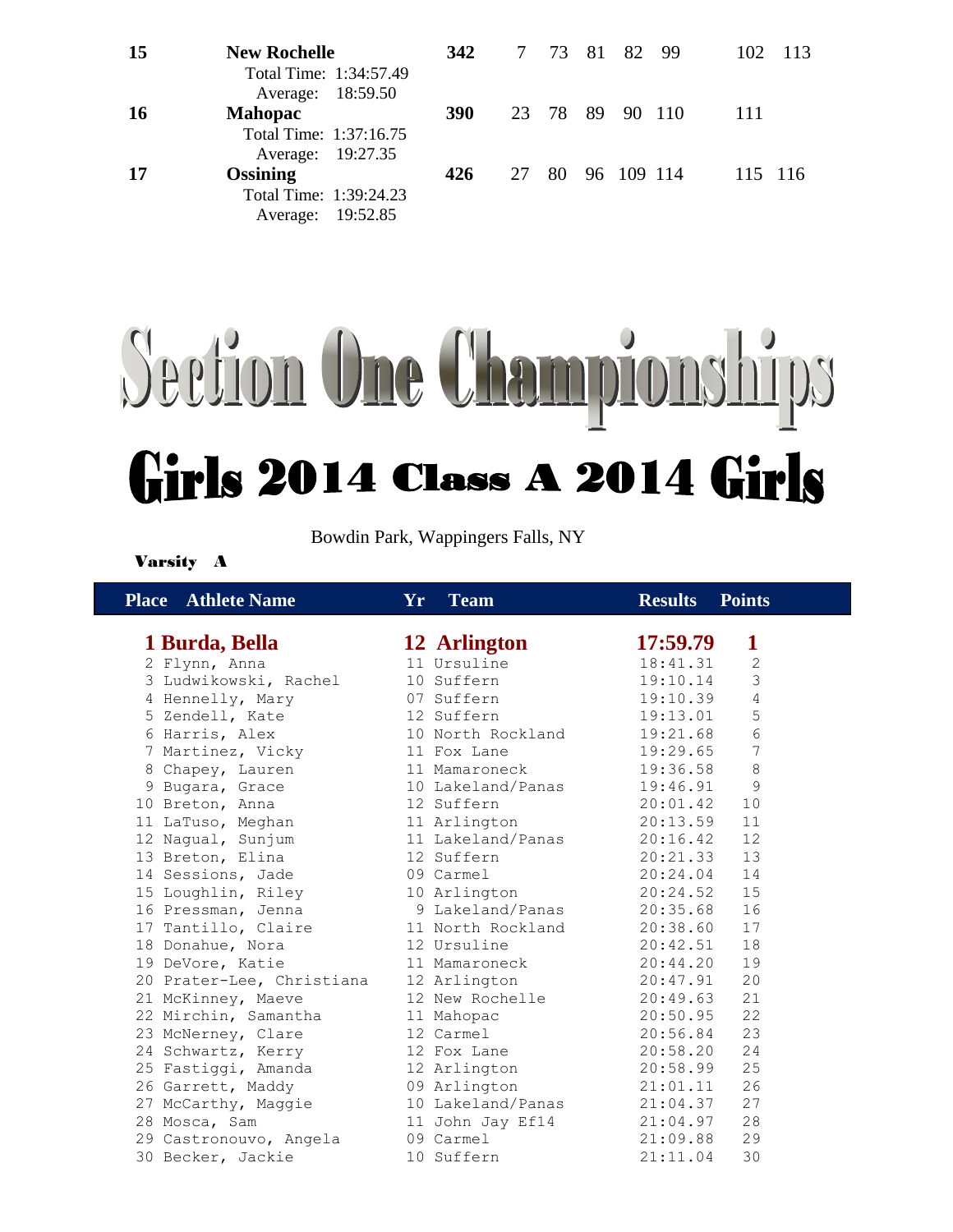| 31 Smith, Claire         | 9 Lakeland/Panas    | 21:11.36             | 31 |
|--------------------------|---------------------|----------------------|----|
| 32 McFall, Kylie         | 12 Arlington        | 21:11.85             | 32 |
| 33 Hotchkin, Claire      | 10 Horace Greeley   | 21:17.90             | 33 |
| 34 Farrell, Breena       | 12 Clarkstown South | 21:26.16             | 34 |
| 35 Korin, Ali            | 11 Mahopac          | 21:31.33             | 35 |
|                          | 10 Clarkstown South | 21:31.58             | 36 |
| 36 Jones, Tegan          |                     |                      |    |
| 37 McSherry, Emma        | 09 Carmel           | 21:33.93             | 37 |
| 38 Aiello, Jillian       | 11 Carmel           | 21:36.65             | 38 |
| 39 Woods, Laruen         | 12 White Plains     | 21:40.84             | 39 |
| 40 DesRosiers, Maggie    | 11 Scarsdale        | 21:41.71             | 40 |
| 41 McNerney, Kristen     | 11 Carmel           | 21:44.95             | 41 |
| 42 Rode, Colleen         | 09 Ursuline         | 21:46.25             | 42 |
| 43 Feeley, Noelle        | 09 North Rockland   | 21:50.62             | 43 |
| 44 Stevens, Charlotte    | 11 Mamaroneck       | 21:54.86             | 44 |
| 45 Dietz, Marion         | 11 John Jay Ef14    | 21:55.39             | 45 |
| 46 Ryder, Kelly          | 12 Carmel           | 21:55.88             | 46 |
| 47 Willaims, Rachel      | John Jay Ef14       | 21:56.71             | 47 |
| 48 Sayre, Alexa          | 12 North Rockland   | 21:59.27             | 48 |
| 49 Safer, Eliana         | 09 Mamaroneck       | 22:04.76             | 49 |
| 50 Sadowitz, Brooke      | 10 John Jay Ef14    | 22:05.32             | 50 |
| 51 Hernandez, Edith      | 12 White Plains     | 22:07.76             | 51 |
|                          | 09 North Rockland   |                      | 52 |
| 52 O'Connor, Kerry       |                     | 22:15.65<br>22:17.60 |    |
| 53 Stinitsky, Sierra     | 10 Mahopac          |                      | 53 |
| 54 Garcia, Maria         | 11 North Rockland   | 22:19.99             | 54 |
| 55 Daly, Ailis           | 09 Clarkstown North | 22:22.79             | 55 |
| 56 Rhea, Dayla           | 12 Roy C Ketcham    | 22:27.56             | 56 |
| 57 Tung, Julianne        | 10 White Plains     | 22:30.59             | 57 |
| 58 Peck, Grace           | 12 Fox Lane         | 22:36.33             | 58 |
| 59 Sickler, Rachel       | 10 Roy C Ketcham    | 22:39.41             | 59 |
| 60 McEleney, Julia       | 11 Fox Lane         | 22:42.64             | 60 |
| 61 DiCapua, Daniela      | 12 Fox Lane         | 22:47.99             | 61 |
| 62 O'Leary, Caitlin      | 09 White Plains     | 22:48.73             | 62 |
| 63 Conly, Caitlin        | 08 Ursuline         | 22:49.23             | 63 |
| 64 Wilson, Claire        | 07 Ursuline         | 22:52.49             | 64 |
| 65 Hunt, Sinead          | 11 White Plains     | 22:59.72             | 65 |
| 66 Boguraev, Anna-Sophia | 11 Fox Lane         | 23:06.34             | 66 |
|                          |                     |                      | 67 |
| 67 DiIorio, Alexa        | 12 Ursuline         | 23:08.99             |    |
| 68 Bowman, Aly           | 12 Clarkstown South | 23:11.84             | 68 |
| 69 Himel, Cari           | 11 Horace Greeley   | 23:12.47             | 69 |
| 70 Stephens, Kailee      | 10 North Rockland   | 23:14.89             | 70 |
| 71 Burnyea, Abby         | 11 Mahopac          | 23:17.23             | 71 |
| 72 Massafra, Brianna     | 10 Mahopac          | 23:18.61             | 72 |
| 73 Fogarty, Caroline     | 09 Ursuline         | 23:23.06             | 73 |
| 74 Moro, Jessica         | 10 Clarkstown South | 23:25.29             | 74 |
| 75 Cacace, Rachel        | 11 Roy C Ketcham    | 23:27.19             | 75 |
| 76 Furry, Cardon         | 11 White Plains     | 23:33.76             | 76 |
| 77 Bueti, Vanessa        | 10 Lakeland/Panas   | 23:39.64             | 77 |
| 78 Markowitz, Emily      | 10 Scarsdale        | 23:39.99             | 78 |
| 79 Zweig, Shira          | 11 Clarkstown North | 23:40.45             | 79 |
| 80 Dietz, Erin           | 09 John Jay Ef14    | 23:41.17             | 80 |
| 81 Kim, Seonah           | 11 Fox Lane         | 23:42.39             | 81 |
| 82 Goodman, Laura        | 11 Clarkstown South | 23:45.71             | 82 |
|                          |                     |                      |    |
| 83 Wekselblatt, Jessica  | 11 New Rochelle     | 23:47.52             | 83 |
| 84 Flanagan, Fiona       | 10 Scarsdale        | 23:47.86             | 84 |
| 85 Higgins, Christina    | 12 Clarkstown South | 23:49.54             | 85 |
| 86 D'Erasmo, Bianca      | 09 Roy C Ketcham    | 23:50.24             | 86 |
| 87 Pietrafesa, Brooke    | 12 Port Chester     | 24:16.67             |    |
| 88 Gomez, Kiery          | Port Chester        | 24:20.99             |    |
| 89 Dillman, Erin         | 12 John Jay Ef14    | 24:23.70             | 87 |
| 90 Jackson, Kiera        | 09 New Rochelle     | 24:25.73             | 88 |
| 91 Spector, Samantha     | 09 Clarkstown North | 24:34.55             | 89 |
| 92 Lago, Veronica        | 10 Scarsdale        | 24:38.60             | 90 |
| 93 Kevorkian, Allegra    | 11 Horace Greeley   | 24:40.51             | 91 |
| 94 Shaia, Maria          | 12 Horace Greeley   | 24:45.37             | 92 |
|                          |                     |                      |    |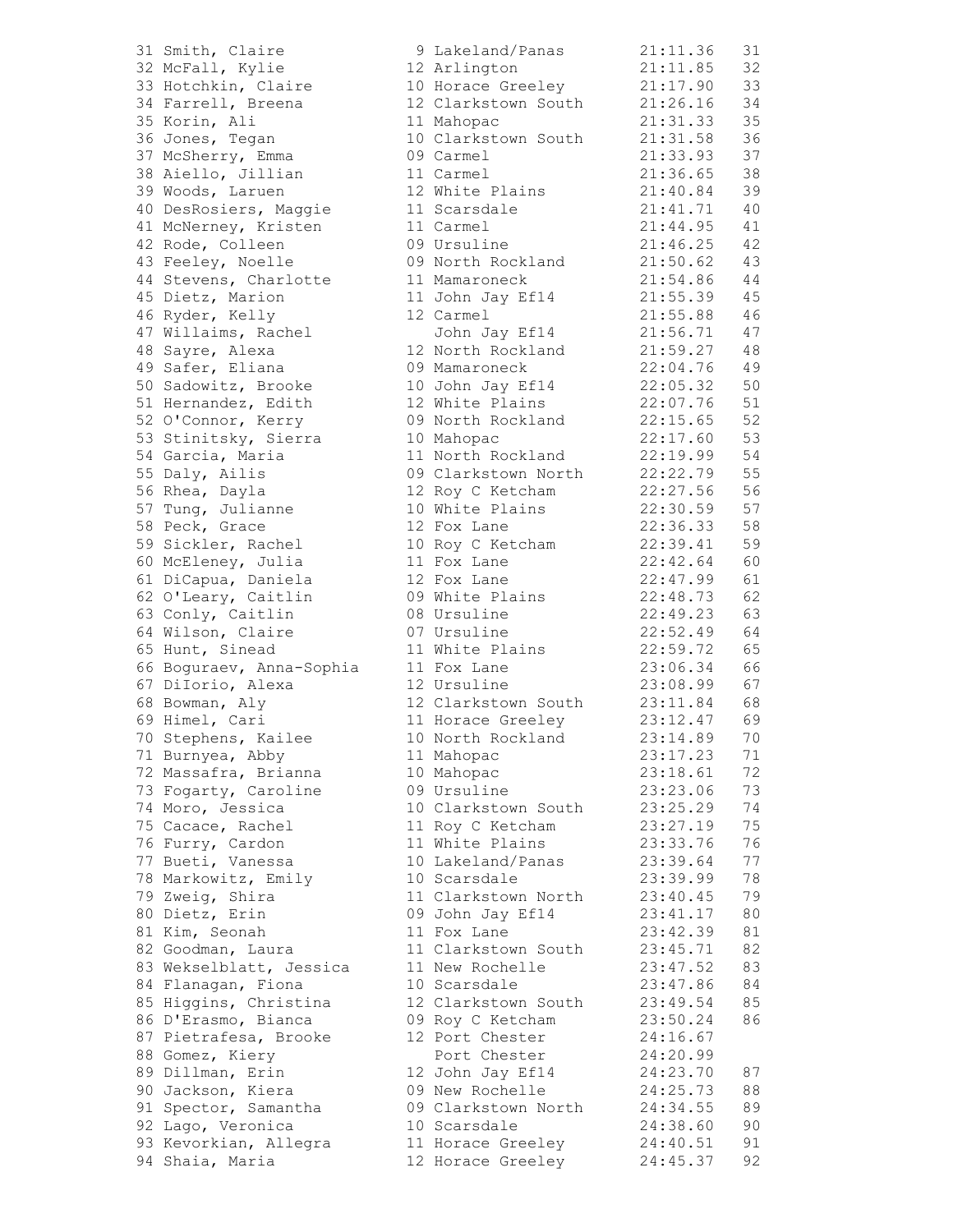| 95 Ransom, Lillian     | 09 Mamaroneck              | 24:49.54 | 93  |
|------------------------|----------------------------|----------|-----|
| 96 Byrnes, Katherine   | 10 Clarkstown South        | 24:51.01 | 94  |
| 97 Sanabria, Shantall  | 11 New Rochelle            | 24:53.36 | 95  |
| 98 Rosset, Sophia      | 25:04.00<br>09 Scarsdale   |          | 96  |
| 99 Collazo, Eden       | 10 Clarkstown North        | 25:11.96 | 97  |
| 100 Tipp, Maddy        | 12 Horace Greeley          | 25:15.33 | 98  |
| 101 Ross, Sydney       | 10 Clarkstown North        | 25:15.61 | 99  |
| 102 Rivoli, Tara       | 11 Mahopac                 | 25:21.04 | 100 |
| 103 Jones, Taylor      | 12 New Rochelle            | 25:21.50 | 101 |
| 104 Suqui, Katherine   | 11 White Plains            | 25:38.02 | 102 |
| 105 Wang, Anna         | 10 Clarkstown North        | 25:39.89 | 103 |
| 106 O'Keefe, Maqqie    | 12 Scarsdale and the Scars | 25:51.72 | 104 |
| 107 Borowka, Jen       | 11 Horace Greeley          | 26:12.48 | 105 |
| 108 Scobey, Eliana     | 11 Clarkstown North        | 26:38.36 | 106 |
| 109 Chickocki, Julia   | 12 Mahopac                 | 26:38.80 | 107 |
| 110 McGovern, Kerri    | 10 John Jay Ef14           | 26:54.30 | 108 |
| 111 Kluger, Gabby      | 12 Lakeland/Panas          | 27:29.69 | 109 |
| 112 Anderson, Hannah   | 09 Roy C Ketcham           | 28:30.16 | 110 |
| 113 Meade, Haley       | 12 Roy C Ketcham           | 28:33.61 | 111 |
| 114 Settembrino, Julie | 12 Roy C Ketcham           | 28:33.93 | 112 |
|                        |                            |          |     |

### Team Scores

| <b>Place</b>            | School                                         | <b>Total</b> | L            | $\boldsymbol{2}$ | 3        | $\boldsymbol{\Lambda}$ | $\overline{\mathbf{5}}$ | 6  | 7       |
|-------------------------|------------------------------------------------|--------------|--------------|------------------|----------|------------------------|-------------------------|----|---------|
| $\mathbf{1}$            | <b>Suffern</b>                                 | 35           | 3            | $\overline{4}$   | 5        | 10                     | 13                      | 30 |         |
|                         | Total Time: 1:37:56.29<br>Average:<br>19:35.26 |              |              |                  |          |                        |                         |    |         |
| $\overline{2}$          | <b>Arlington</b>                               | 72           | $\mathbf{1}$ | 11               | 15 20    |                        | 25                      |    | 26 32   |
|                         | Total Time: 1:40:24.80                         |              |              |                  |          |                        |                         |    |         |
|                         | Average: 20:04.96                              |              |              |                  |          |                        |                         |    |         |
| $\mathbf{3}$            | <b>Lakeland/Panas</b>                          | 95           | 9            | 12               | 16 27    |                        | 31                      |    | 77 109  |
|                         | Total Time: 1:42:54.74                         |              |              |                  |          |                        |                         |    |         |
|                         | Average: 20:34.95                              |              |              |                  |          |                        |                         |    |         |
| $\overline{\mathbf{4}}$ | <b>Carmel</b>                                  | 141          |              | 14 23            | 29 37    |                        | 38                      | 41 | 46      |
|                         | Total Time: 1:45:41.34                         |              |              |                  |          |                        |                         |    |         |
|                         | Average: 21:08.27                              |              |              |                  |          |                        |                         |    |         |
| 5                       | <b>North Rockland</b>                          | 166          | 6            | 17               |          | 43 48                  | 52                      | 54 | 70      |
|                         | Total Time: 1:46:05.82                         |              |              |                  |          |                        |                         |    |         |
|                         | Average: 21:13.17                              |              |              |                  |          |                        |                         |    |         |
| 6                       | <b>Ursuline</b>                                | 189          | 2            | 18               |          | 42 63                  | - 64                    | 67 | 73      |
|                         | Total Time: 1:46:51.79                         |              |              |                  |          |                        |                         |    |         |
|                         | Average: 21:22.36                              |              |              |                  |          |                        |                         |    |         |
| $\overline{7}$          | <b>Fox Lane</b>                                | 210          | 7            | 24               | 58       | 60                     | 61                      | 66 | 81      |
|                         | Total Time: 1:48:34.82                         |              |              |                  |          |                        |                         |    |         |
|                         | Average: 21:42.97                              |              |              |                  |          |                        |                         |    |         |
| 8                       | <b>Mamaroneck</b>                              | 213          | 8            | 19               |          | 44 49                  | 93                      |    |         |
|                         | Total Time: 1:49:09.94                         |              |              |                  |          |                        |                         |    |         |
|                         | Average: 21:49.99                              |              |              |                  |          |                        |                         |    |         |
| $\boldsymbol{9}$        | <b>John Jay East Fishkill</b>                  | 250          | 28           |                  | 45 47 50 |                        | 80                      |    | 87 108  |
|                         | Total Time: 1:50:43.56                         |              |              |                  |          |                        |                         |    |         |
|                         | 22:08.72<br>Average:                           |              |              |                  |          |                        |                         |    |         |
| 10                      | <b>Mahopac</b>                                 | 253          | 22           | 35               |          | 53 71                  | 72                      |    | 100 107 |
|                         | Total Time: 1:51:15.72                         |              |              |                  |          |                        |                         |    |         |
|                         | 22:15.15<br>Average:                           |              |              |                  |          |                        |                         |    |         |